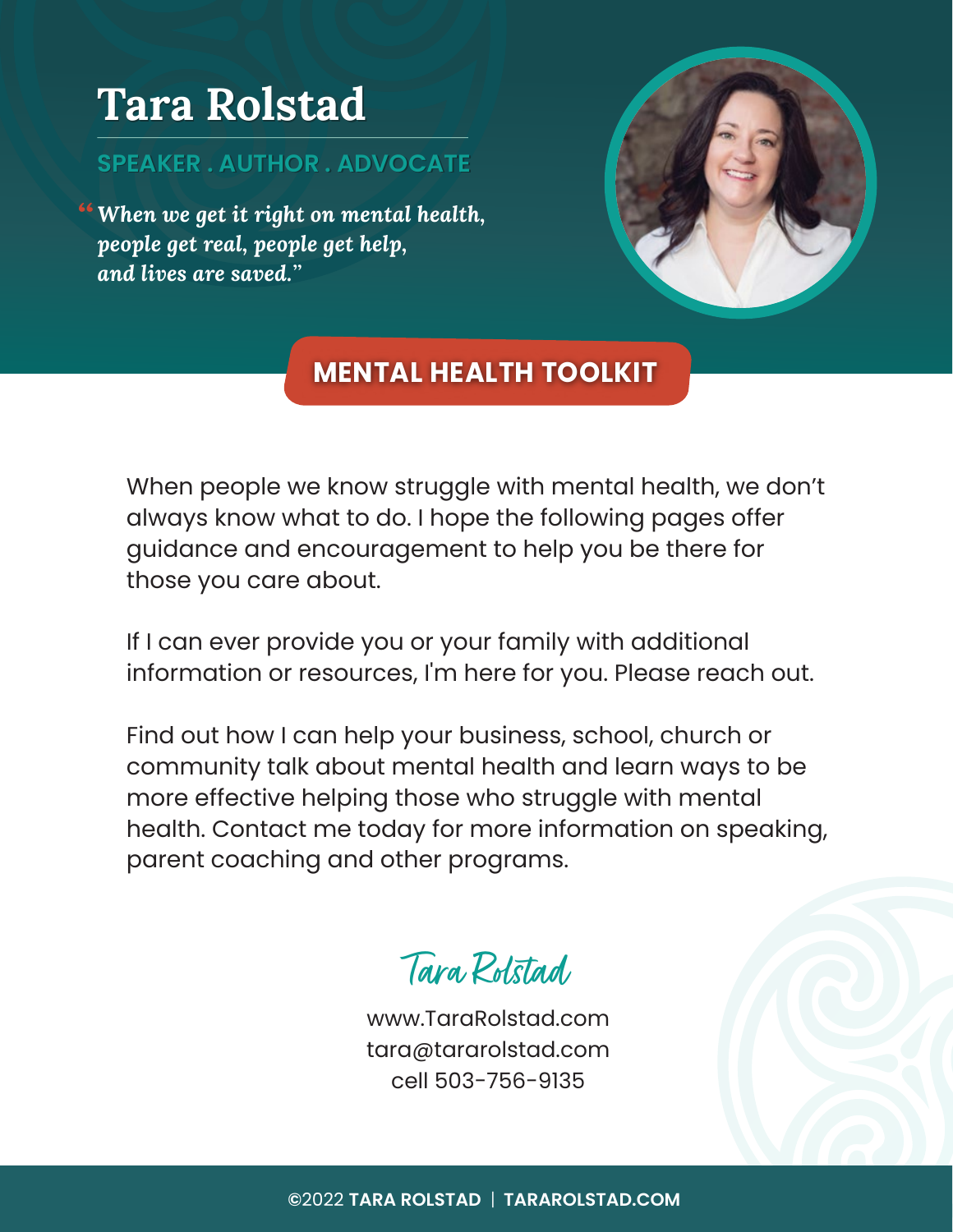## **Mental Health Conditions**

#### **HOW TO HELP WHEN THEY HAPPEN TO SOMEONE IN YOUR LIFE**

### **YOUR JOB IS SUPPORT, COMFORT, AND CONNECTION**

*Remember, your job isn't to "fix it", anymore than you would try to fix a heart attack.*

- Remind them that with time and treatment, **recovery is possible**, there will be better days.
- Mental illness is often a marathon, not a sprint. **Encourage ongoing self-care**, important both for individuals living with mental illness and for caregivers/family members/close friends.
- Encourage them to use coping skills and tools they've developed, and **help them nurture their own resiliency.**
- If a person is suicidal, especially if they have a plan, they need to go to the ER immediately. **Always take it seriously.** Even if suicidal thoughts are common symptoms, if they are actively suicidal, stay with them. Help them get help.
- **When they are well, develop a plan** with your loved one for how you can to help when they are sick. For example, "when you're extremely anxious, I can remind you to do your meditation exercises, or we can go on a walk." Or, "If you are planning to hurt yourself, I should encourage you to go to the ER, and get help if you can't."
- **Encourage them to connect** with support groups and their local NAMI (National Alliance on Mental Illness) chapter.
- **Ask them what THEY would find helpful**, and listen to them talk about their symptoms and treatment so you can better understand their experience.
- If faith is a helpful part of their life, **offer to pray with them** or connect them with their faith community.
- Often, your emotional support, patience, encouragement, **your PRESENCE**, **is the best gift** you can give. Be a good friend.
- You know all the things you'd do for someone who is just home from surgery, or who's had a baby, or been through some other tough life event? You can do all of those things for people experiencing difficult times with mental illness and their families. **Bring a casserole**, or another meal! **Visit**, take them to coffee, send an encouraging card. Go for a walk, or offer to drive to a doctor's appointment. **Show up!**



**TARAROLSTAD.COM**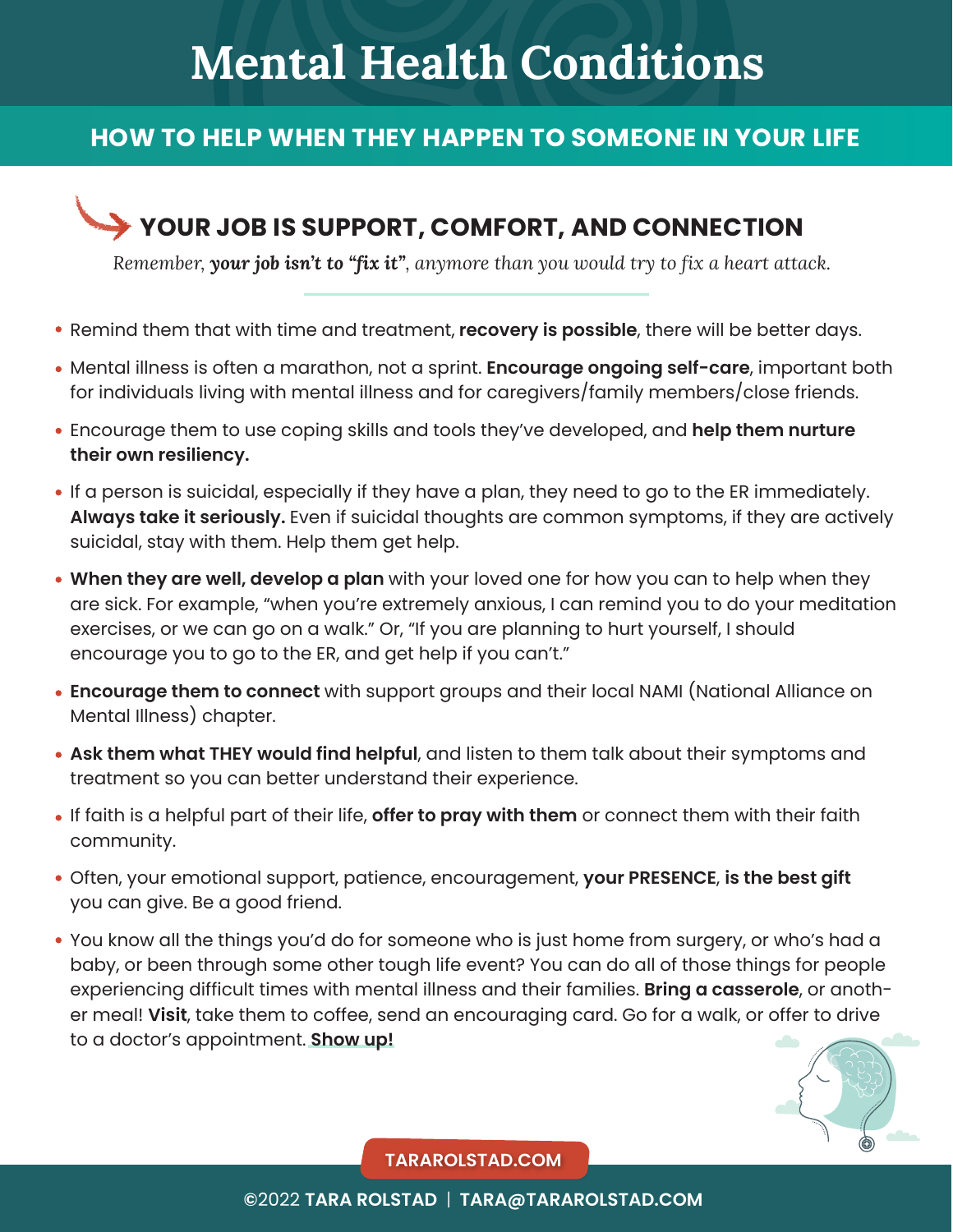# **Tips for Talking to Teens**

#### **ABOUT MENTAL HEALTH**

#### **NORMALIZE IT BY TALKING ABOUT IT, BECAUSE THEY ALREADY ARE!**

Mental health might be private, but it's not secret or shameful. Treat it like any other health issue, and discuss your family mental health history openly.

#### **MAIN LESSON–BY TALK, I MOSTLY MEAN LISTEN.**

- Try to just be QUIET
- Be curious, don't assume you know what they are going through
- Don't rush to reassure, or tell them what they are feeling is silly or explain how they are wrong, EVEN if it's out of love and the need to make them (and you) feel better
- Do your best not to overreact. If your teen feels they need to protect your feelings they will be less likely to share with you. Assure them that even thoughts about things like suicide, while scary, are normal, and you will work with them to get help.

#### **WHEN YOU DO TALK–HELPFUL PHRASES TO USE:**

- I wonder... Help me understand...
- That sounds hard/sad/difficult/scary. Tell me more...
- How would you like it to turn out.... What can we do to get there?
- "How can I best support you right now?" instead of "Everything will be fine, you're ok, it's not as bad as you think"....
- . It's scary to hear you talk this way, I'm going to need more information.

#### **YOU DON'T HAVE TO FIX IT**

Sometimes being heard, loved and understood really is enough.

#### **VALIDATE THEM**

When kids feel validated, they are better able to receive feedback and change their own behaviors. Validation does NOT mean that you agree or like what the person is doing, feeling or saying. Validation means letting someone know you: are listening; understand how they feel; are taking them seriously; understand their behavior within the context of their life circumstances; accept them; and you have found the "kernel of truth" in their communication.



**TARAROLSTAD.COM**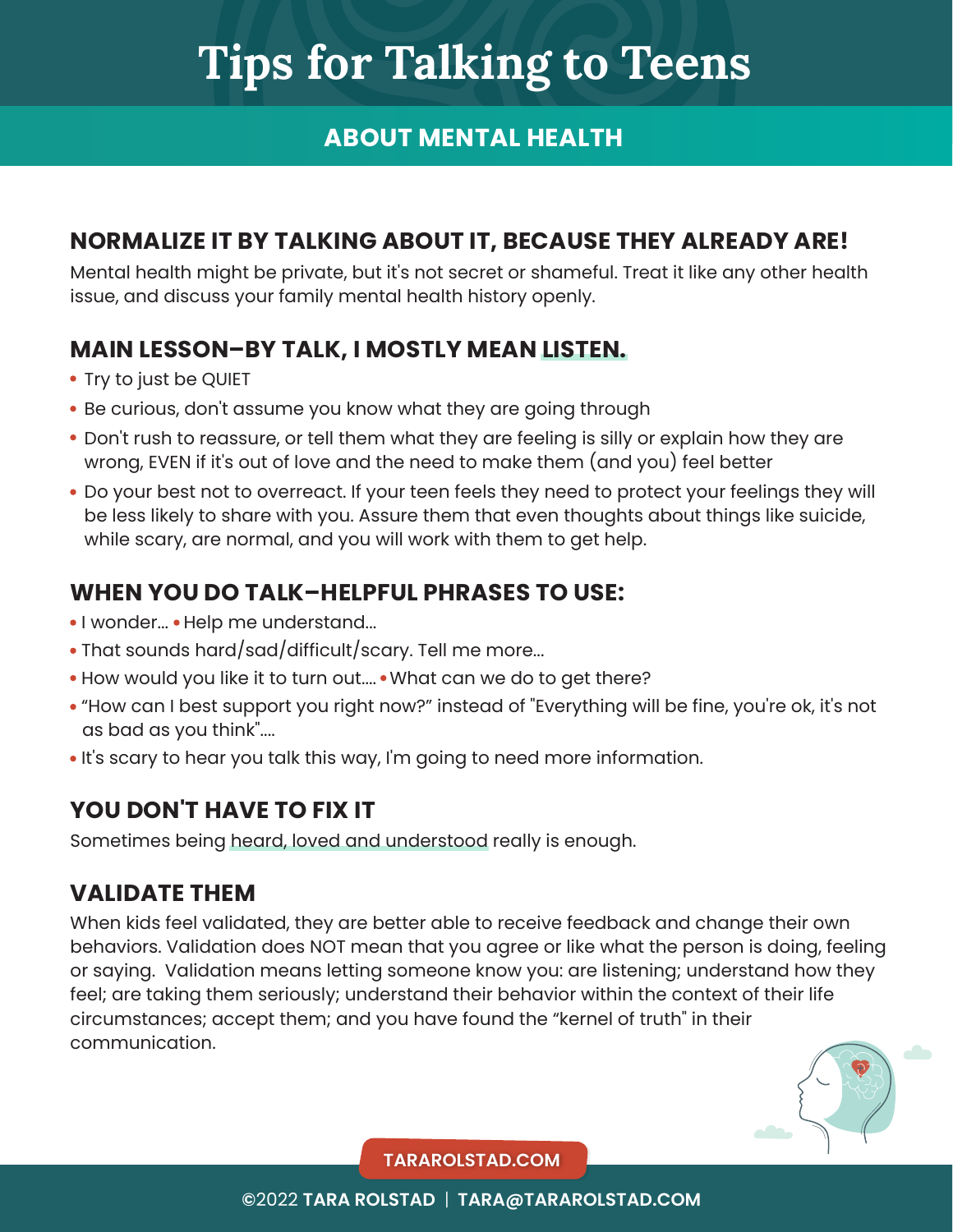# **Building the Support You Need**

#### **BEING THE SUPPORT THEY NEED**

#### **LOVING SOMEONE WITH MENTAL HEALTH STRUGGLES ISN'T EASY, AND SELF-CARE IS NOT A LUXURY:**

- Treat the stress as a physical job get in shape!
- Focus on the Boring Basics: sleep, unplug, eat well, exercise
- Breath: Try these exercises 4-7-8, deep breathing, equal breathing, breath focus, lion breath
- Meditation and prayer
- Practices, activities and hobbies that fill you
- Bless yourself with an open mind
- Focus on strengthening relationships that support you, including your spouse or partner
- Build a support team NOW
- Apply healthy supportive people liberally, unsafe people (judgmental, critical, "I would never") with great caution.
- Go outside!
- Self-soothing toolkit know what works for you, all five senses.
- Know how to ask for and accept help
- Deal with what's in YOUR head! Adjust your own attitude, get your own mental health help.

#### **THINGS YOUR LOVED ONE NEEDS THAT ONLY YOU CAN DO:**

- Let them know they are loved unconditionally, even AFTER hearing their feelings & fears
- Listen, without judgment, with interest, "I'd like to know more, help me understand"
- Be the safe, calm space in their storm; let them know they are not alone
- Take them seriously, including safety. Don't brush them off or hope it's just a phase
- Don't be afraid to ask hard questions, and respond calmly to tough answers
- Hope FOR them when they do not feel hopeful. Help them see a future, and have dreams.
- **Remind them who they REALLY are, their strengths and gifts for the world.**



**TARAROLSTAD.COM**